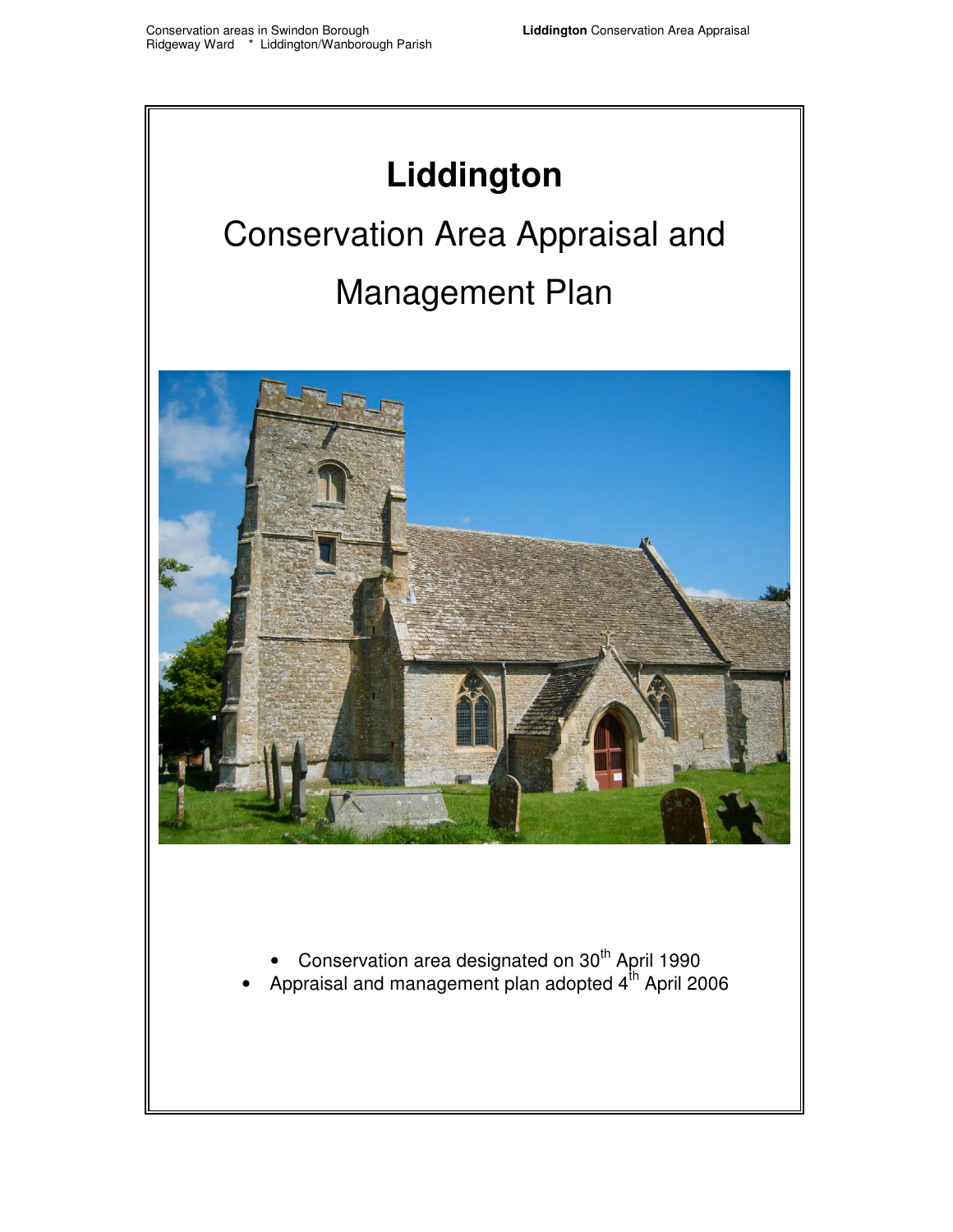#### **Liddington Conservation Area Appraisal**

#### **Contents**

| Introduction                                 | 1              |
|----------------------------------------------|----------------|
| Location                                     | 2              |
| Origins of the settlement                    | $\overline{2}$ |
| Landscape setting and views                  | $\overline{2}$ |
| Designation as a conservation area           | 3              |
| Boundary and extent of the conservation area | 4              |
| Present day                                  | 5              |
| Summary of general character                 | 6              |
| Highways and streetscape                     | 7              |
| Local details and features                   | 9              |
| Architectural and historic character         | 10             |
| Key buildings of interest                    | 12             |
| Archaeological interest                      | 12             |
| Negative factors                             | 13             |
| Scope for enhancement                        | 13             |
| Useful publications                          | 14             |
| Management Plan                              | 15             |
| Map of Liddington Conservation Area          | End            |

 Should you require information in another format, please contact Customer Services.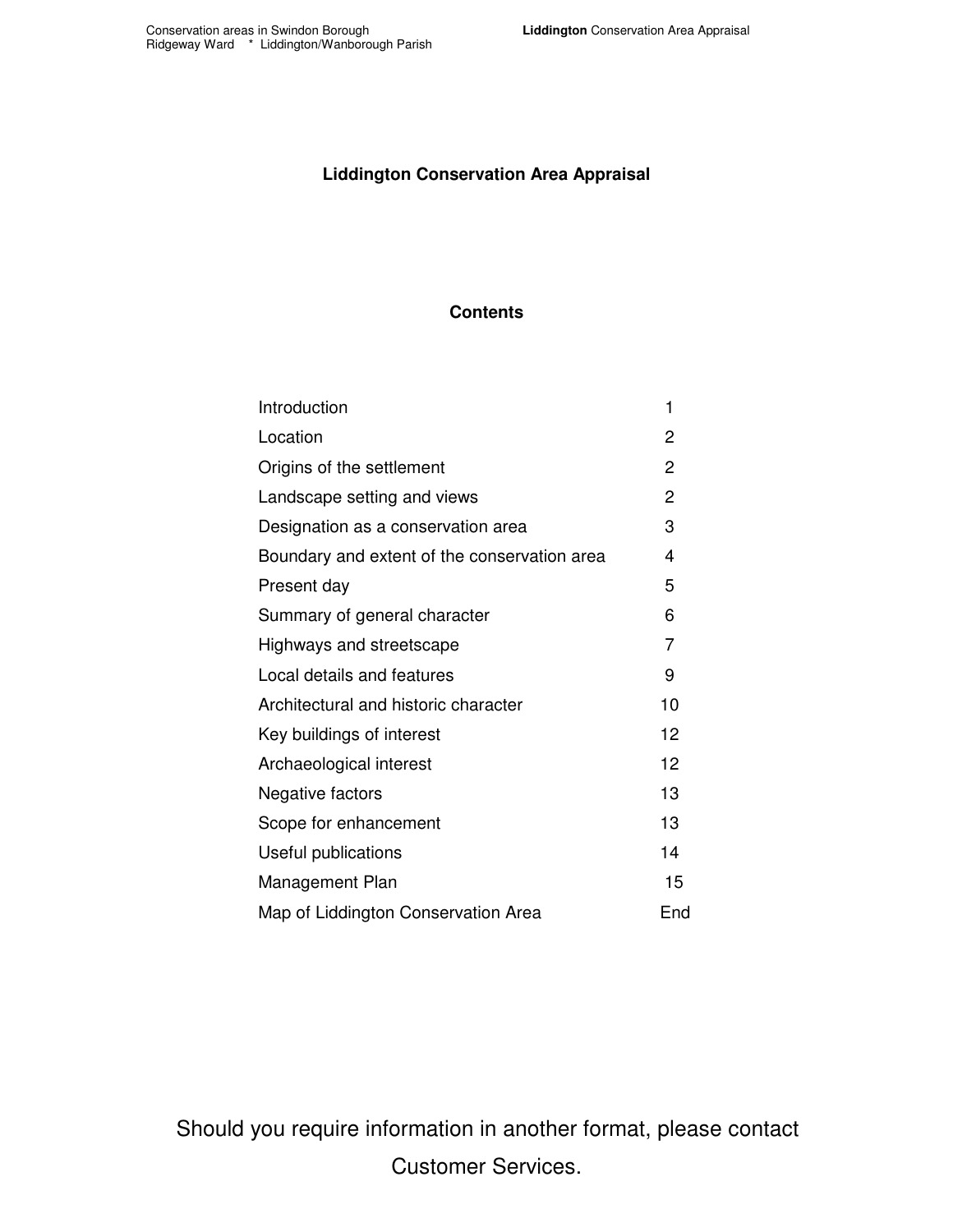#### **Introduction**

<span id="page-2-0"></span> This document assesses the special interest, character and appearance of Liddington Conservation Area. Prepared by Swindon Borough Council's Design, Conservation and Development Section, it should be read in conjunction with policies in the current Swindon Borough Local Plan and with national planning policy guidance, especially Planning Policy Guidance 15: Planning and the Historic Environment.

 The information in this appraisal was collected during late 1999. To be concise and readable, it does not record all features. The omission of a feature from the text or accompanying maps does not, therefore, mean that it must not be of interest or value.

 The appraisal and map has been prepared in collaboration with Liddington Parish Council and was adopted by Swindon Borough Council as "a proper assessment of the special interest, character and appearance of Liddington Conservation Area" on 28th March 2000 and readopted on 4<sup>th</sup> April 2006



 Swindon Borough Council Premier House, Station Road, Swindon, Wiltshire SN1 1TZ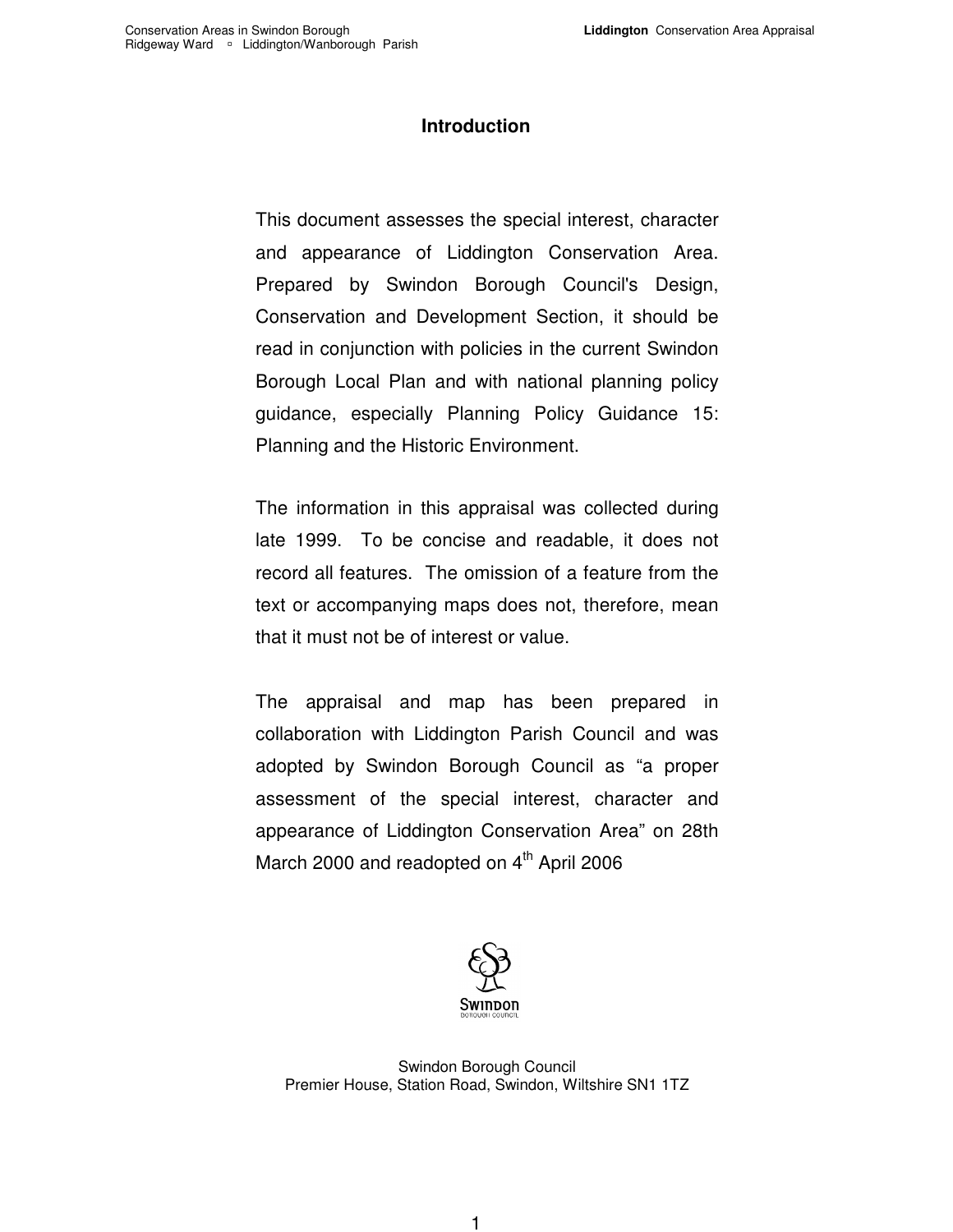#### **Location**

<span id="page-3-0"></span> The small village of Liddington is located in rural surroundings in Liddington Parish, within the Borough of Swindon. The settlement lies south east of Swindon town, close to the M4 motorway, junction 15 of which is only about 1.5 kilometres away via the B 4192 - known as Purley Road where it passes through Liddington village. A small part of the conservation area, at the north-east, is in Wanborough Parish.

#### **Origins of the settlement**

 The parish as a whole has been an area of settlement since the earliest times. The ancient Ridgeway traverses the parish just north of the village and the Iron Age hill- fort known as Liddington Castle overlooks the present-day village. Liddington is recorded in the late Saxon period, around 940 AD. The Domesday Book of 1086 refers to the settlement as Ledentone. Records indicate that Liddington was a fairly prosperous parish in the 14th century. Population of the parish was 454 in 1841 but gradually declined thereafter.

 A detailed history of the parish can be found in the Victoria County History (Wiltshire); volume ix.

#### **Landscape setting**

 Liddington is a small village surrounded by open countryside, nestling in a semi-elevated position on the northern escarpment of the Marlborough Downs.

 The village lies on the gently rising Upper Greensand belt between low lying clays in the north and chalk downlands to the south. South of the village the chalk scarp rises sharply to Liddington Castle and to the North Wessex Downs. Liddington, like Wanborough and Bishopstone, is a "spring-line" settlement located at a point where water courses emerge from this chalk scarp.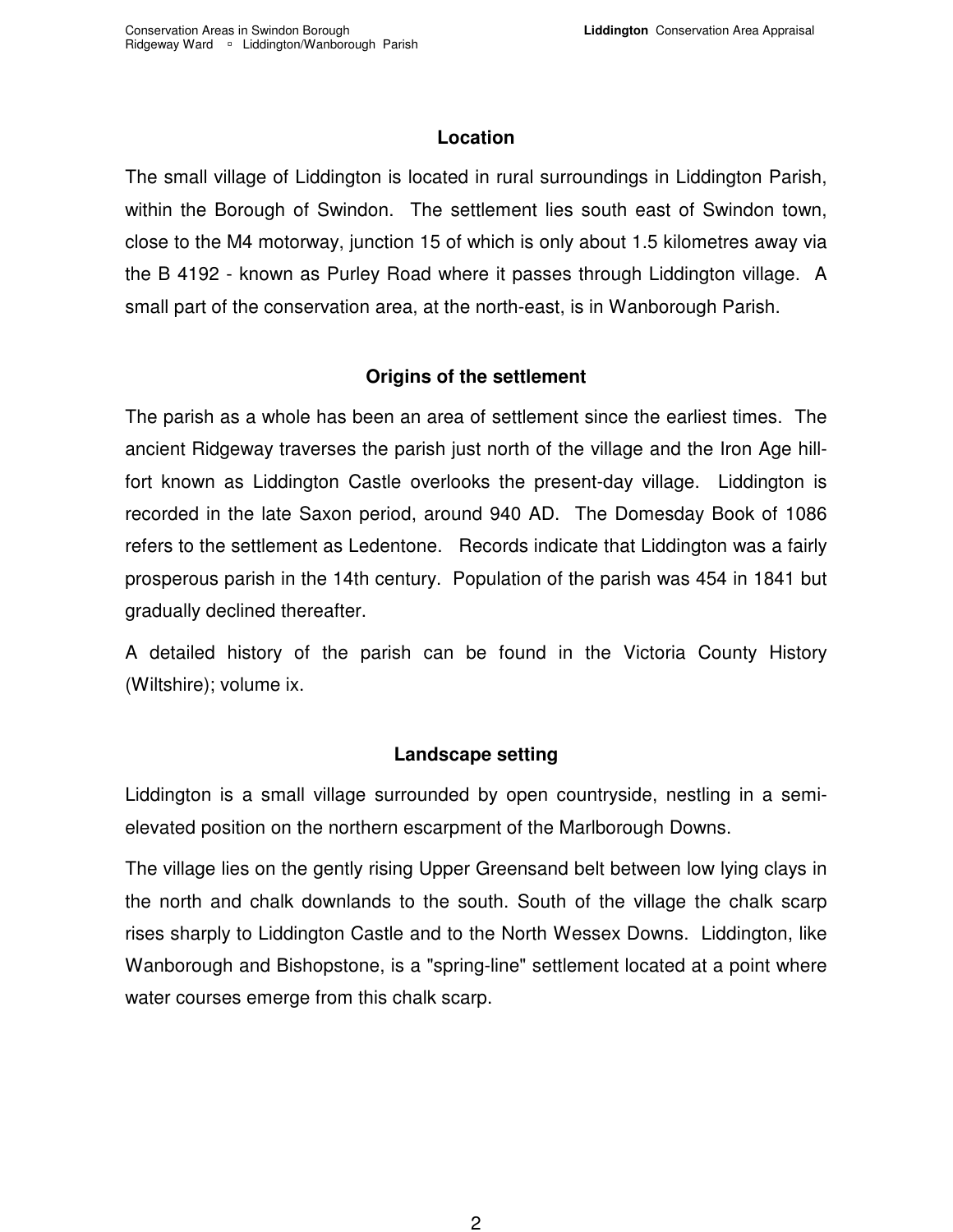<span id="page-4-0"></span> The whole of the conservation area lies within the North Wessex Downs Area of Outstanding Natural Beauty  $(AONB)^1$  which is one of the most extensive and least spoiled downland tracts in southern England.

 There are significant views from within the village to the surrounding landscape. Liddington Castle, an iron age fort, is prominent on the skyline and a well known local landmark. Good views of the hill-fort can be gained from the churchyard and from the public footpath and road that marks the conservation area's southern boundary. To the east, Upper Wanborough's church with its unusual combination of tower and spire can occasionally be glimpsed from The Street and Lidenbrook. From The Street west of Street House Farm there are commanding views of Swindon and the Upper Thames valley.

 These, and other, views out of the conservation area to local landmarks and the wider landscape reinforce the conservation area's distinct identity as a historic settlement between chalk downland and low lying plain.

#### **Designation as a conservation area**

 The Liddington Conservation Area was designated by Thamesdown Borough Council on 30 April 1990 because it was considered desirable to preserve and, where necessary, enhance the special architectural and historical interest of Liddington village. On 5 June 1995 the conservation area was enlarged to include an area of archaeological interest on the edge of the village. On the  $4^{\text{th}}$  April 2006 the character appraisal was readopted with a number of minor revisions to the document.

 $\overline{a}$ 

<sup>&</sup>lt;sup>1</sup> As designated under section 87 of the National Parks and Access to the Countryside Act, 1949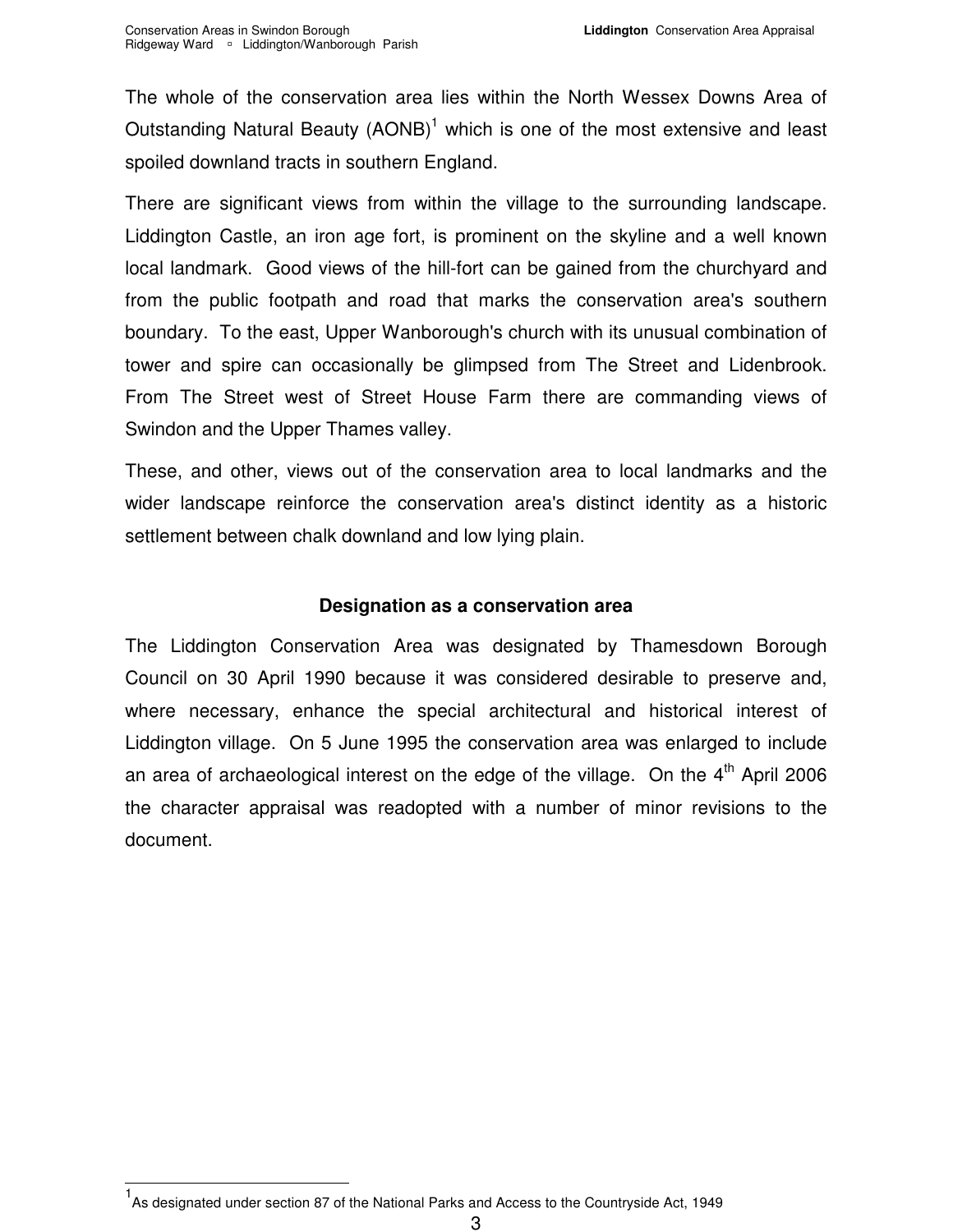#### **Boundary and extent of conservation area**

<span id="page-5-0"></span> The conservation area encompasses the whole of the built form of the village including the environs of Liddington Manor and Liden brook. Within the boundary can be found four distinct parts that each contribute to the overall area's special interest, namely:

- the historic core of the village around All Saints' Church and The Green;
- Liddington Manor and environs;
- and the footpath by Liden brook; the village's historic street pattern including The Street, Bell Lane, Ham Road
- traces of settlement earthworks, probably Saxon, close to Manor Farm House.

 Church Road and The Green form the historic core of the village, now unfortunately separated by fast-moving traffic along Purley Road. Early maps show that The Street was originally the main road through the village with Church Road leading off it. The boundary encloses all the historic buildings in this area including seven listed buildings and the curtilage of Street Farm House. In addition, the boundary extends westwards along Purley Road in order to protect the trees and mature vegetation in this locality and to include the prominent natural stone wall below Appletree Cottage.

Liddington Manor is a small Jacobean manor house (grade II\*) standing in grounds that include some fine specimen trees and shrubs, a lake and ponds that served a former mill. The property was substantially renovated at the end of the nineteenth century - a long thatched stable block (grade II) and extensive planting in the grounds date from this time. The Manor and its environs make a major contribution to the overall character and appearance of the conservation area through its historic buildings and associations and the quality and extent of the well tree'd garden landscape.

 The Street, Bell Lane, Ham Road and the footpath beside Liden brook comprise the rest of the village's early street pattern. The Street forms the central spine of the conservation area, off which is located The Green and two twentieth century cul-de- sac developments. The whole length of The Street is within the conservation area - from its junction with Purley Road to beyond Manor Farm House, a late 19th century farmhouse. Between Manor Cottage and Manor Farm House, The Street, lined by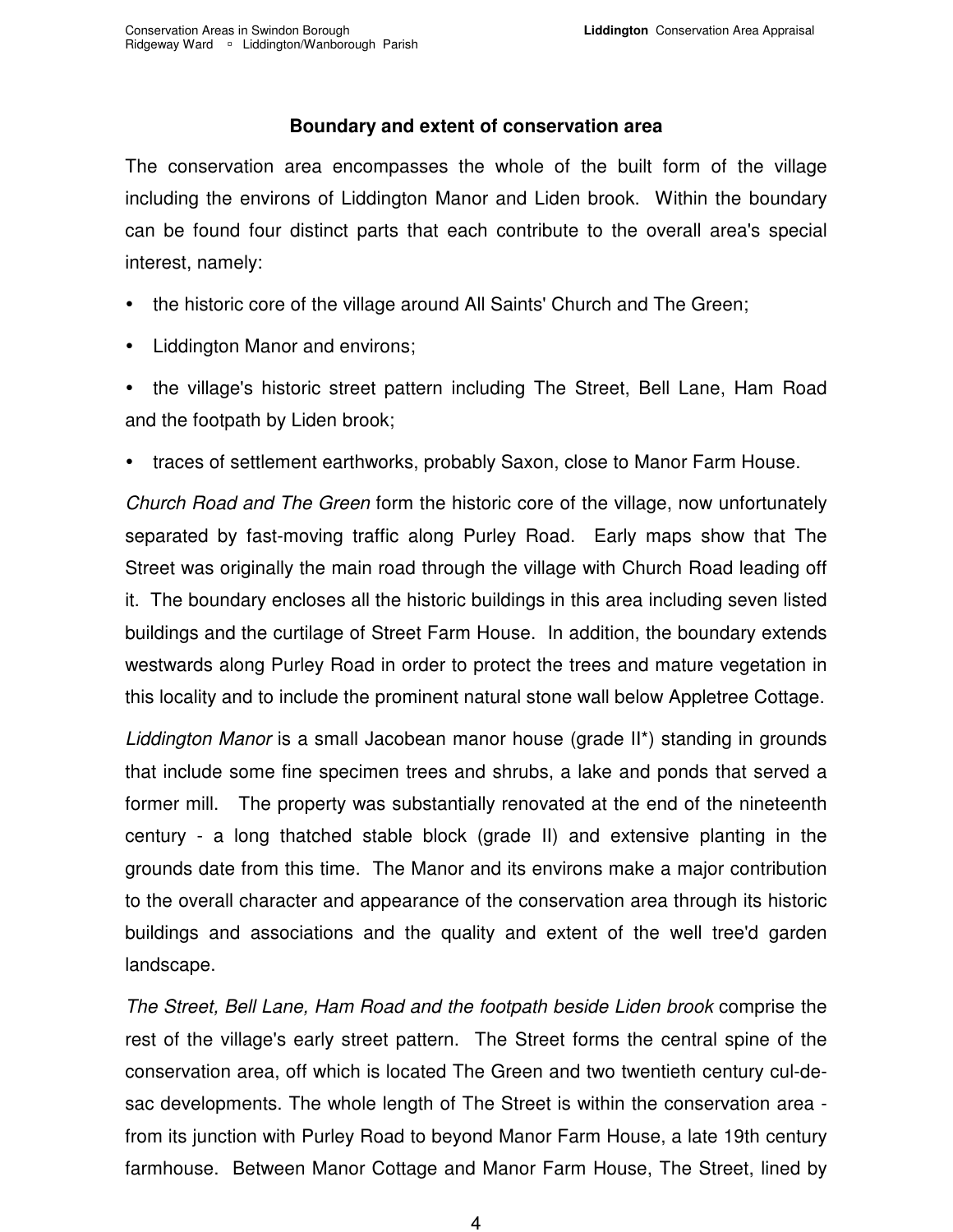<span id="page-6-0"></span> mature vegetation on its southern side, retains a distinctly rural 'green lane' appearance.

 The conservation area boundary extends a short way out of the village along Ham Road in order to protect this green approach to the village and a short length of Liden brook. The footpath beside Liden Brook which links The Street to Ham Road provides a pleasant, well wooded walk with a glimpse of Liddington Manor.

 In 1995 a field containing traces of settlement earthworks north of Manor Farm House was added to the conservation area due to its special historical interest as part of the early development of the village (see below).

 The conservation area boundary encloses some uncharacteristic late twentieth century developments which do not harmonise with their surroundings, notably Manor View, Spinney Close and Lidenbrook. It has been necessary to include these in order to create a meaningful and practical boundary line that fully encloses the four distinct parts noted above.

#### **Present day**

 Historically, Liddington's economy was related to agriculture; sheep rearing on the downs south of the village and arable land to the north. Over the past fifty years its agricultural character has declined and today Liddington is primarily a residential village. within the village. The small post office & shop have closed. There is no school and no other source of employment. The village has a generally quiet atmosphere except for the distant hum of the M4 motorway - particularly noticeable near the In 1999 the village comprised about 100 dwellings. There are two pubs church.

 The parish church thrives but a former 19th century Methodist chapel on The Street has now been converted to a dwelling. A village hall beside the church was completed in 1993 using stone salvaged from a former Victorian school (1851) that stood on the same site.

 Whilst the area around the church has been severed from the body of the village by the construction of a 'by-pass' in 1939, the essential historic layout of the rest of the village remains intact. One of the benefits of the by-pass has been that The Street is now relatively traffic free. Both Bell Lane and The Street are on a bus route. A 30 mph speed restriction applies within the village.

5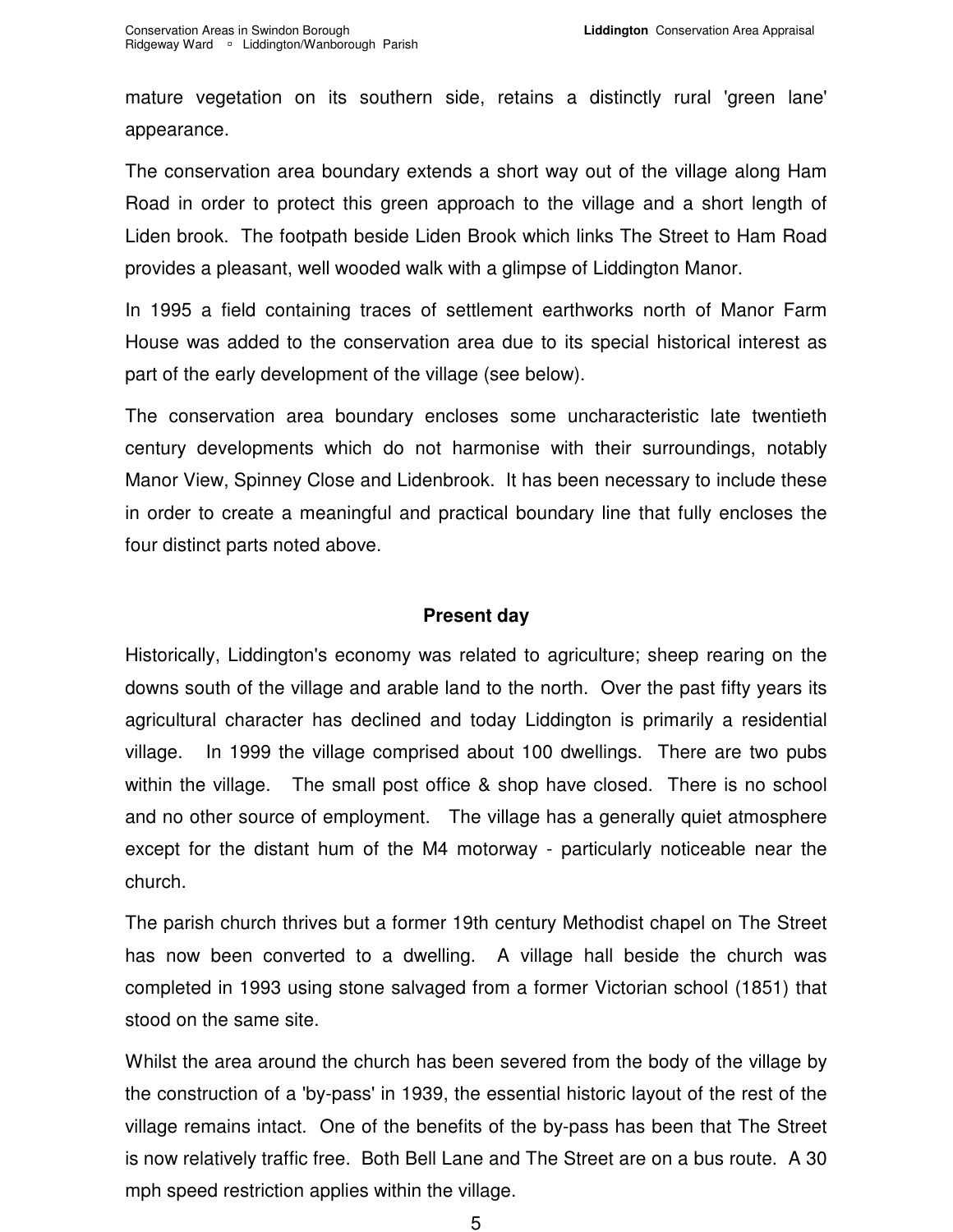<span id="page-7-0"></span> Features of interest in the locality, on the high land to the south of the village, are the ancient Ridgeway trail and Liddington Castle, an Iron Age fort which is a 'Scheduled Ancient Monument' under national legislation.

#### **Summary of general character**

 The special interest that justifies designation of Liddington Conservation Area derives from a number of architectural, historic and environmental factors including -

- the historic layout and street pattern of the village;
- both Liddington Castle and the Thames valley; the rural setting of the village in a pastoral landscape with significant views of

 - structures - in particular All Saints' Church (Grade I) and Liddington Manor (grade the architectural and historic interest of the village's buildings and other  $II^*$ );

- the use of local materials, notably thatch and local stone;
- -Liden brook and the area's water springs;
- the area's trees and other vegetation especially where this bounds a road or footpath;
- stone boundary walls;

 - the edge of the present-day village. the special archaeological interest of settlement earthworks, probably Saxon, on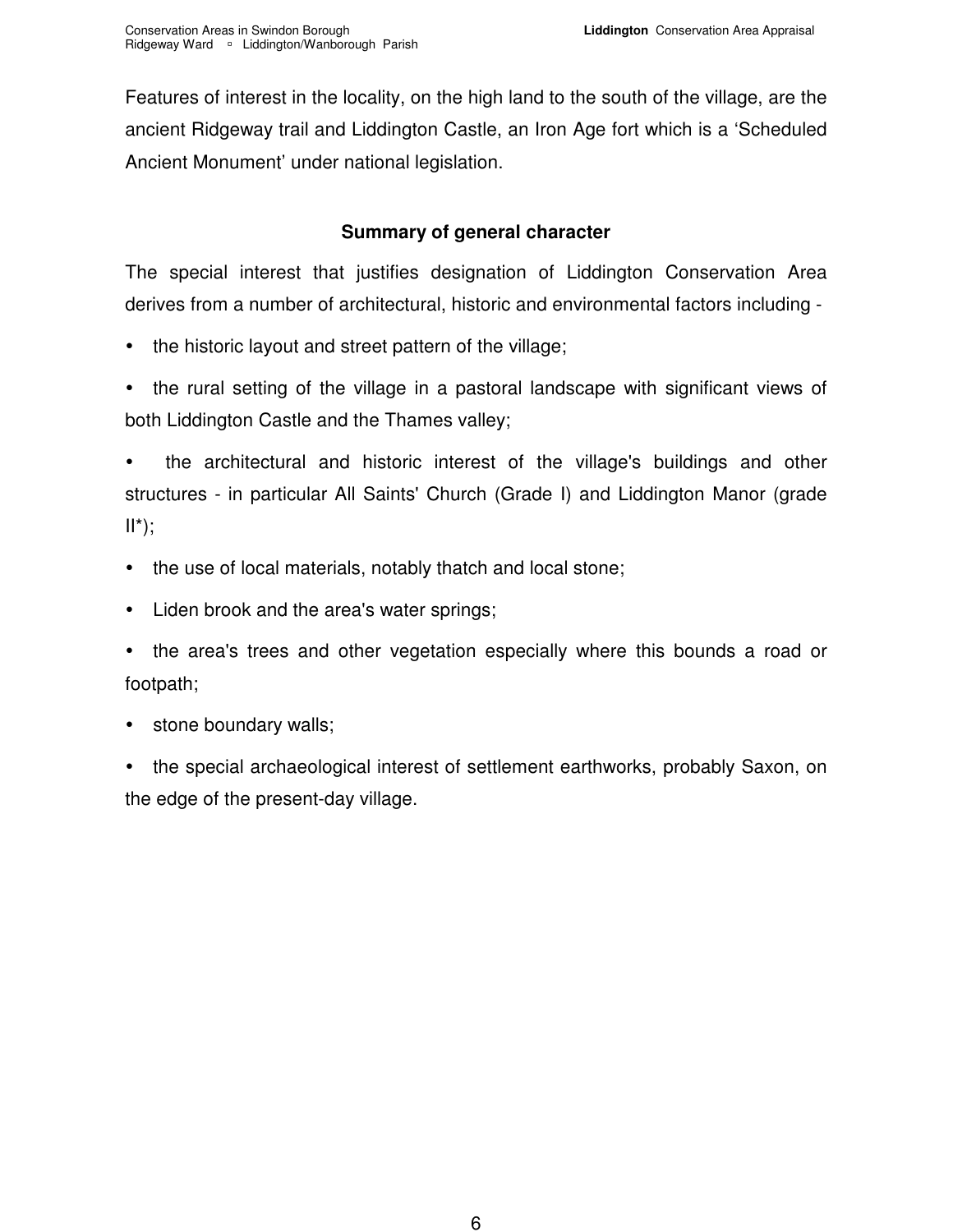#### **Highways and streetscape**

<span id="page-8-0"></span> Setting aside the three late 20th century developments, buildings in the conservation area generally sit in small plots of land fronting the highway but set back behind a low wall or grass verge. Bell Cottages and buildings around The Green depart from this trait but, in the past, overlooked spaces that were formerly more open and public.

 Church Road, bearing off Purley Road beside a young horse chestnut tree, is a narrow, un-kerbed lane, sunk below the land either side except at its south-eastern end where a new property, Church Cottage a modest, roughcast-rendered, roadside house with gable-end brick chimneys, now extended to the rear, sits. Church Lane leads to the Church of All Saints from where there are fine views of Liddington Castle. At the end of Church Road are the imposing, Grade II listed Parsonage House and Old Rectory, around which a footpath leads to the main road.

 The Church Road area contains five of the village's eleven listed buildings spaced respectfully around the churchyard. This area has a distinct and virtually unspoiled historic atmosphere deriving from the historic buildings, the walls of local stone, mature churchyard yews overhanging the lane and the overbearing influence of the solid medieval church.

The Street forms the spine of the conservation area and, prior to the creation of a by-pass in 1939, was the village's main thoroughfare. Moving east from Purley Road, the north side of The Street has a narrow pavement with very old, worn, kerb- stones and a metal fence encloses a field outside the conservation area. From here, one has commanding views of Swindon to the north-west.

 By Street House Farm, Bell Lane drops and bends to the left (north) whilst The Street continues past the small post office. Set in the angle of Bell Lane and The Street, Byways forms a disappointing focal point to approach from the west, obscuring the more visually pleasing facade of The Village Inn and Bell Cottages.

The Green was formerly a triangular open space, presumably a public 'village green' in front of a number of cottages. Apart from the access road, the area is now private - fenced gardens have replaced the original green. Two rows of historic cottages (some of which are listed) overlook this space - The Street forming the third side of the triangle.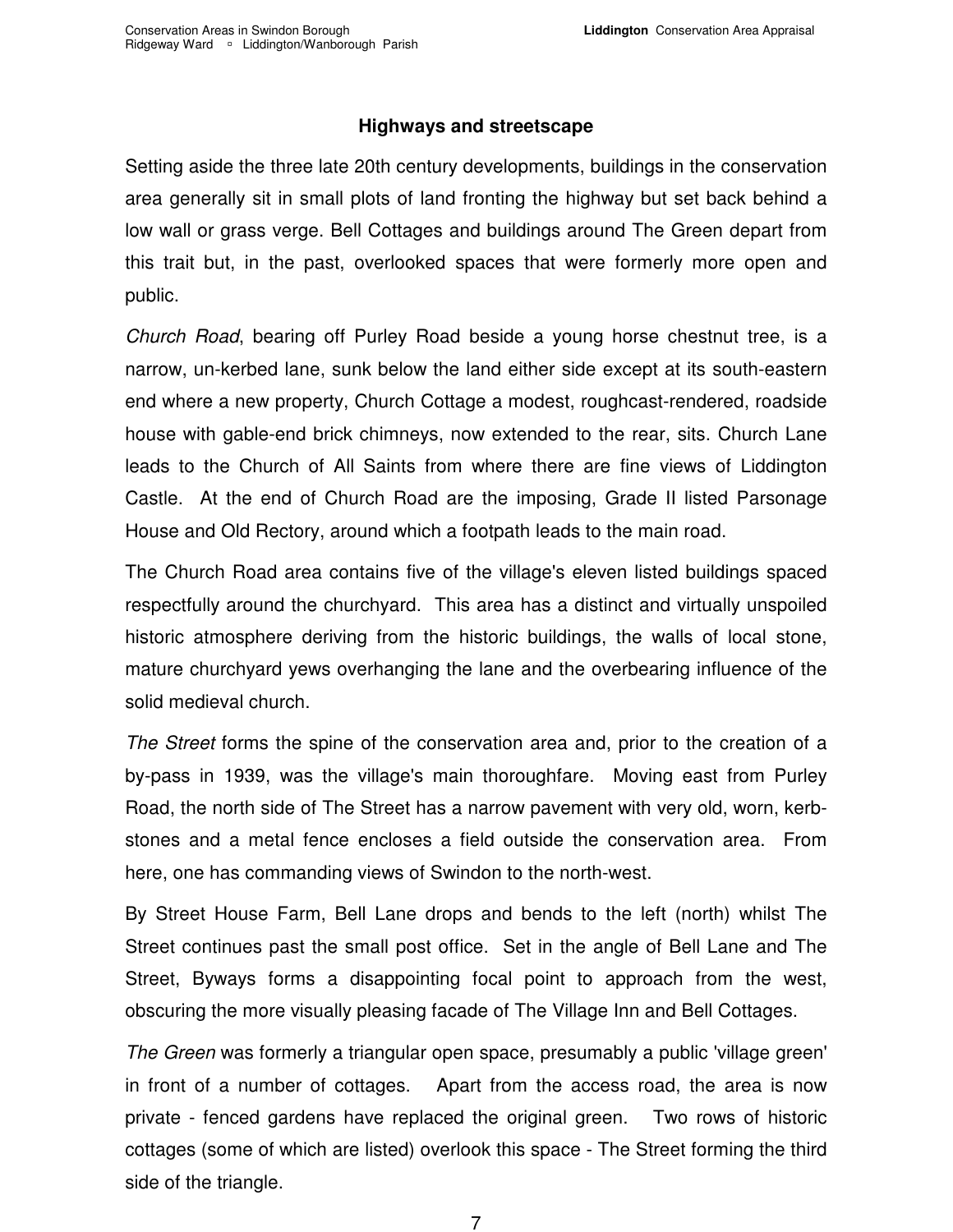Beyond The Green, The Street widens and, with the exception of the former Methodist Chapel, development is set well back from the road creating a feeling of spaciousness further enhanced by a small open grassed area beside the entrance to Spinney Close which might be considered as a latter day replacement to 'The Green'.

 Beside a footpath and track that leads to Liddington Manor, Spinney Cottage is a historic building which, though altered, retains much of its original character. From here to The Lodge, where a narrow lane leads to the Manor and farm buildings, the north side of the road is thick with vegetation, an important natural feature that gives privacy to Liddington Manor. Beyond The Lodge, The Street is narrow and un- kerbed and, where undisturbed, lined with mature vegetation especially on its southern side. This enclosed length of road contrasts markedly with the openness of the area by Spinney Close.

 Throughout the conservation area, a sense of expanse is often quickly contrasted by a sense of enclosure, another example is to be found around the church where the enclosed sunken atmosphere of Church Road is only a few steps from the open views of Liddington Castle.

Bell Lane is narrow and un-kerbed, with a sleepy, leafy rural character given by bordering mature vegetation. After the sharp bend beside The Village Inn there are views of the high land at Upper Wanborough to the north. Here, as elsewhere in the conservation area, this green backdrop reinforces the village's tranquil, rural character. As one progresses along the lane, Lydden Coombe, a distinctive 1930's house becomes visible. A post and rail fence on the left sits uneasily in an area characterised by hedgerows and green embankments.

Ham Road is the continuation of Bell Lane after it crosses the bridge over Liden brook into Wanborough parish. The conservation area boundary covers this rural approach to the village from Wanborough with the banks of Liden brook which runs parallel to Ham Road for 100 metres before turning west. This area was formerly the leat of a mill which was operational until the early part of the twentieth century and has given its name to Millfield House.

Liddenbrook is a modern cul-de-sac development in an uncharacteristic buff coloured brick and its buildings do not contribute to the historic interest of the conservation area. However, the low height of Liddenbrook's buildings and their

8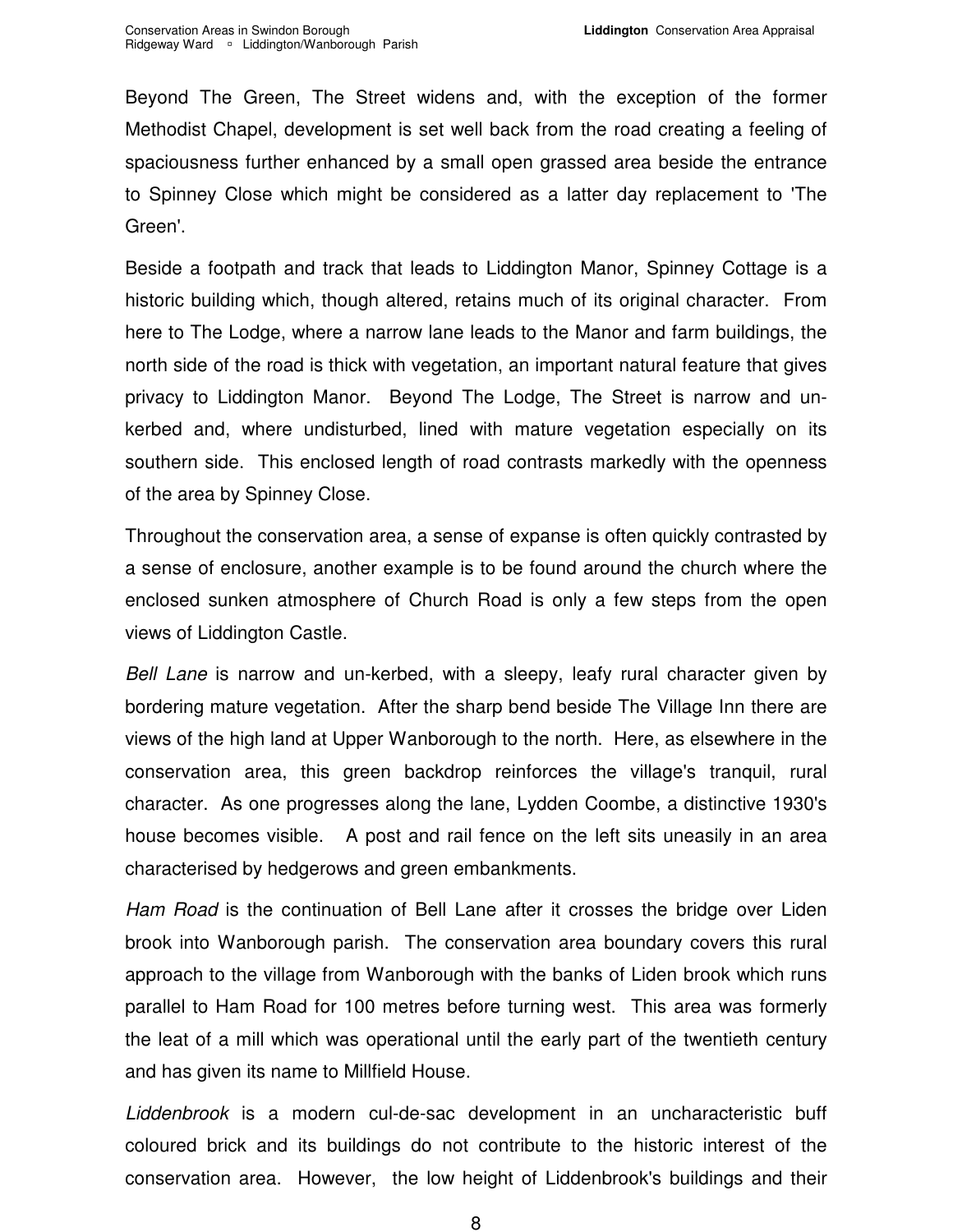<span id="page-10-0"></span> uncrowded layout mean that they do not have a strong visual impact on the village. Spinney Close leads to Manor View, another modern cul-de-sac development whose buildings do not contribute to the historic interest of the conservation area. From this area, one of the highest parts of the village, the unusual church at Upper Wanborough can be seen.

#### **Local details and features**

 Liden Brook, the stream which has its source close to Liddington Manor, gives the village its name and is a distinctive element in the conservation area. The footpath that links The Street to Ham Road is heavily wooded and offers a surprising, leafy walk on the edge of the village.

 Trees. From a distance Liddington appears well tree'd. Two areas of mature tall trees, around Liddington Manor and in the environs of All Saints Church, dominate the area, provide a setting for the area's buildings and help to blend the village into the landscape. Mature beech, oak and ash are present - dominated by two large redwoods in the grounds of Liddington Manor.

 Trees, hedgerows and other greenery add significantly to the rural ambience of the area and those trees, and groups of trees, which are particularly prominent and make a positive contribution to the conservation area are identified on the attached map. In such a well tree'd area, it has not been possible to identify every notable tree and lack of a specific reference should does not imply that it must not be of value.

 Boundaries. There are a number of stone walls within the conservation area which, through their use of a local material, contribute to the area's distinctive identity.

 The most notable stone walls are to be found close to All Saints Church and the south side of The Street close to Street House Farm. Throughout the area large sarsen stones have been used to mark a boundary or as a makeshift roadside kerb. This distinctive local stone is often used as a building material and, for instance, forms the base of the retaining wall to the churchyard. Use of locally available stone, in construction of walls, buildings and kerbs, gives the area its local character distinguishing it as a North Wiltshire village. The most significant boundaries are identified on the attached map.

9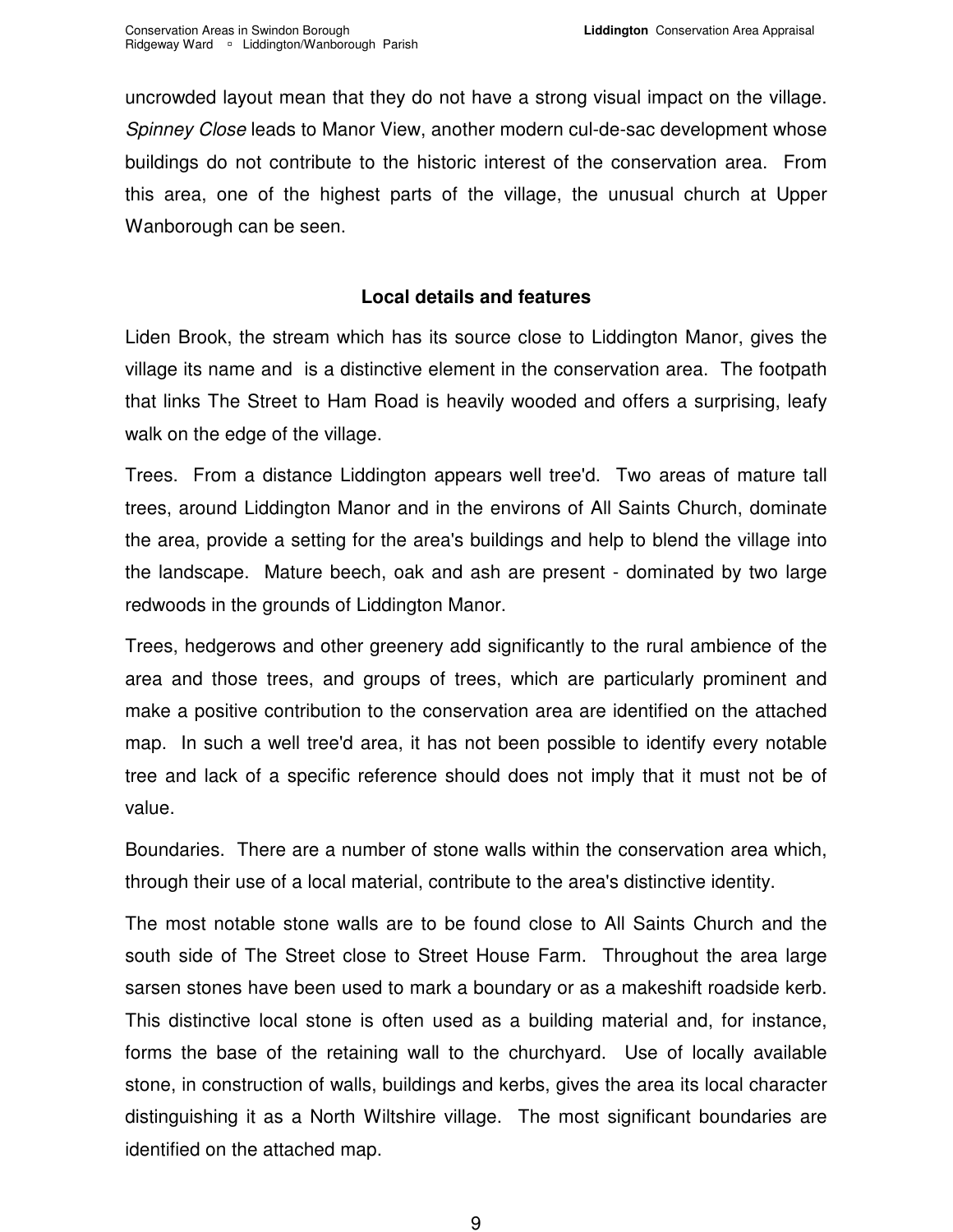<span id="page-11-0"></span>Lych gate:- At the entrance to the church is an attractive lych gate erected by parishioners to commemorate those who died in the 1914-18 War.

Victorian conduits:- The village is notable for a number of cast iron Victorian conduits which are visible remnants of a former way of life. One is to be found at the entrance The Green and another at the top of Bell Lane. A third pump has been relocated close to the junction of Purley Road and The Street.

 Other items of street furniture worthy of note include a red K6 phone-box, a QE II red post-box beside the Post Office and two road direction signs: a black and white finger post opposite the Post Office and a board at the east end of The Street before its junction with the B 4192. These seemingly insignificant items are typical of a particular period and add to the overall character of the area. With a minimum of maintenance they will, in time, take on a greater historic interest and become attractive features of interest.

#### **Architectural and historic character**

 The conservation area contains buildings of a variety of ages. Eleven historic buildings are listed including All Saints Church (grade I) and Liddington Manor (grade II\*).

 On the western side of the Purley Road, Church of All Saints' is the only grade1 listed building in Liddington Parish. It has a Norman font bowl (c.1200) and a 13th century north aisle which has been little altered. The building has stone walls and a stone tile roof. In the grounds is a 15th century stone cross base, listed grade II.

 Three grade II listed buildings stand close by: Parsonage House, whose core is a late 17th century house in chalk rubble; The Rectory, which dates from 1824, and, adjacent to the former school site, a thatched 17th century cottage.

 Liddington Manor is a small, mid-17th century manor house with rubble-stone walls (with remnants of render) and a stone tile roof. The mid-19th century red brick and thatch stable block nearby is listed grade II.

 Number 10 The Street (Inglenook Cottage), 16 & 16a The Green and 24 The Green with April Cottage are 18th century thatched cottages listed grade II. Number 70 The Street (Manor Cottage) is a grade II thatched cottage of 1827.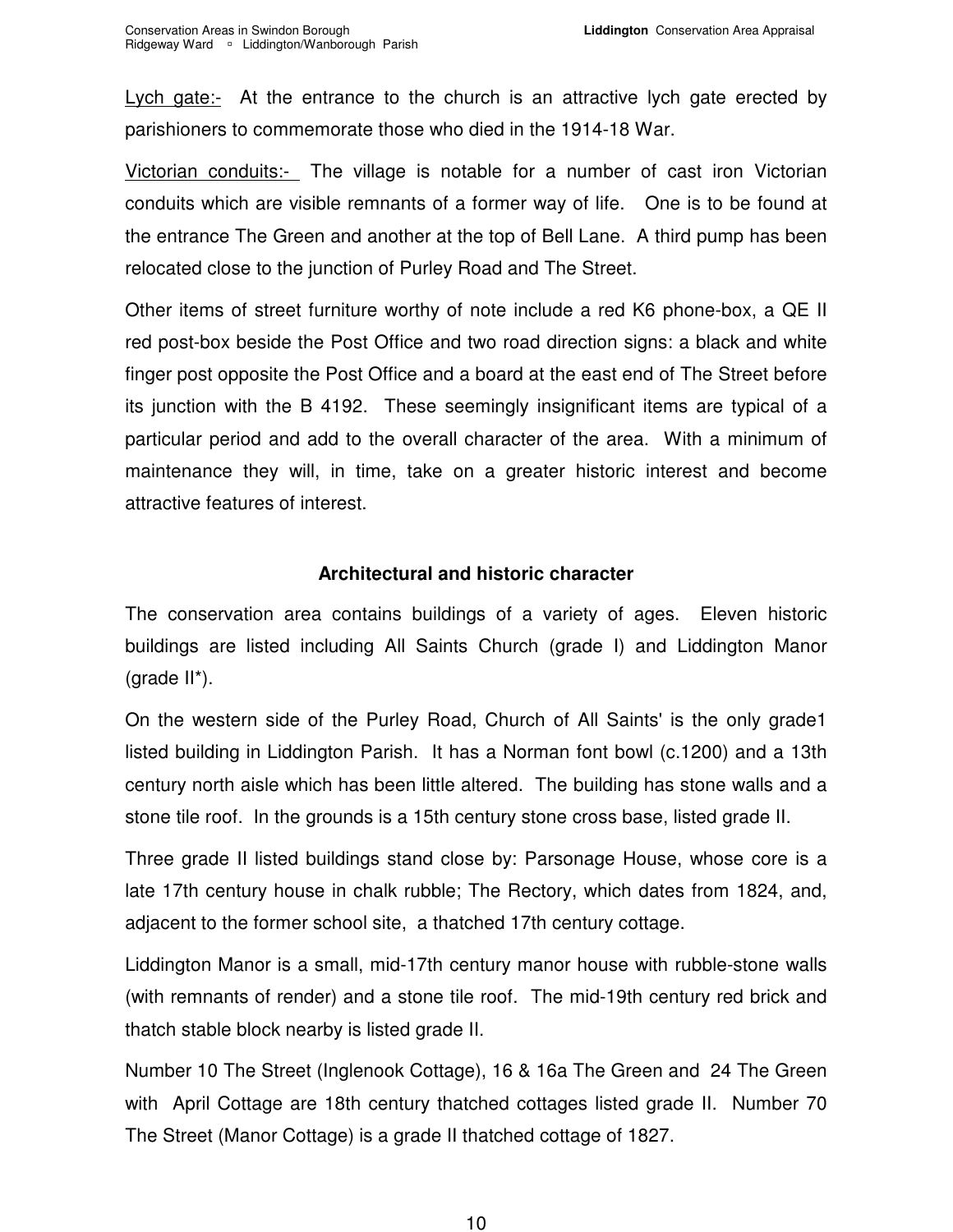There is no strong cohesive style or period but the village's humbler cottages have a simple form, pitched roof, small timber casement windows and substantial chimney stacks. Two-storey buildings are the predominant form, but older buildings of one- and-a-half storey survive. These vernacular buildings are typically constructed of rubble stone or brick, with brick dressings and thatched roof. Several stone cottages are now rendered or painted, perhaps to protect the friable local stone. Inglenook Cottage, April Cottage, and 70 The Street are listed buildings but other 'unlisted' cottages, such as Spinney Cottage and Homelea, though altered and extended, still reflect the characteristic vernacular style and materials of the conservation area.

 Historically, many buildings in Liddington were thatched and seven thatched buildings remain. Holly Tree House, Church Road, is a 1990s thatched dwelling and the steep pitch of No. 2, The Street and Spinney Cottage suggests that they were also once thatched.

 The village's oldest, and most prestigious buildings, All Saints' Church and Liddington Manor, are roofed with stone slates. Thatch, natural slate and clay tile prevail on the village's historic buildings. Both Parsonage House and Homelea are roofed with clay pantiles; slate became popular in the nineteenth century, for instance at The Old Rectory of 1825 (grade II) and Manor Farm. $^2$ 

<sup>-</sup> $2^{2}$  An Appeal is at present being heard in relation to a residential development in the grounds of Manor Farm APP/U3935/A/05/1179087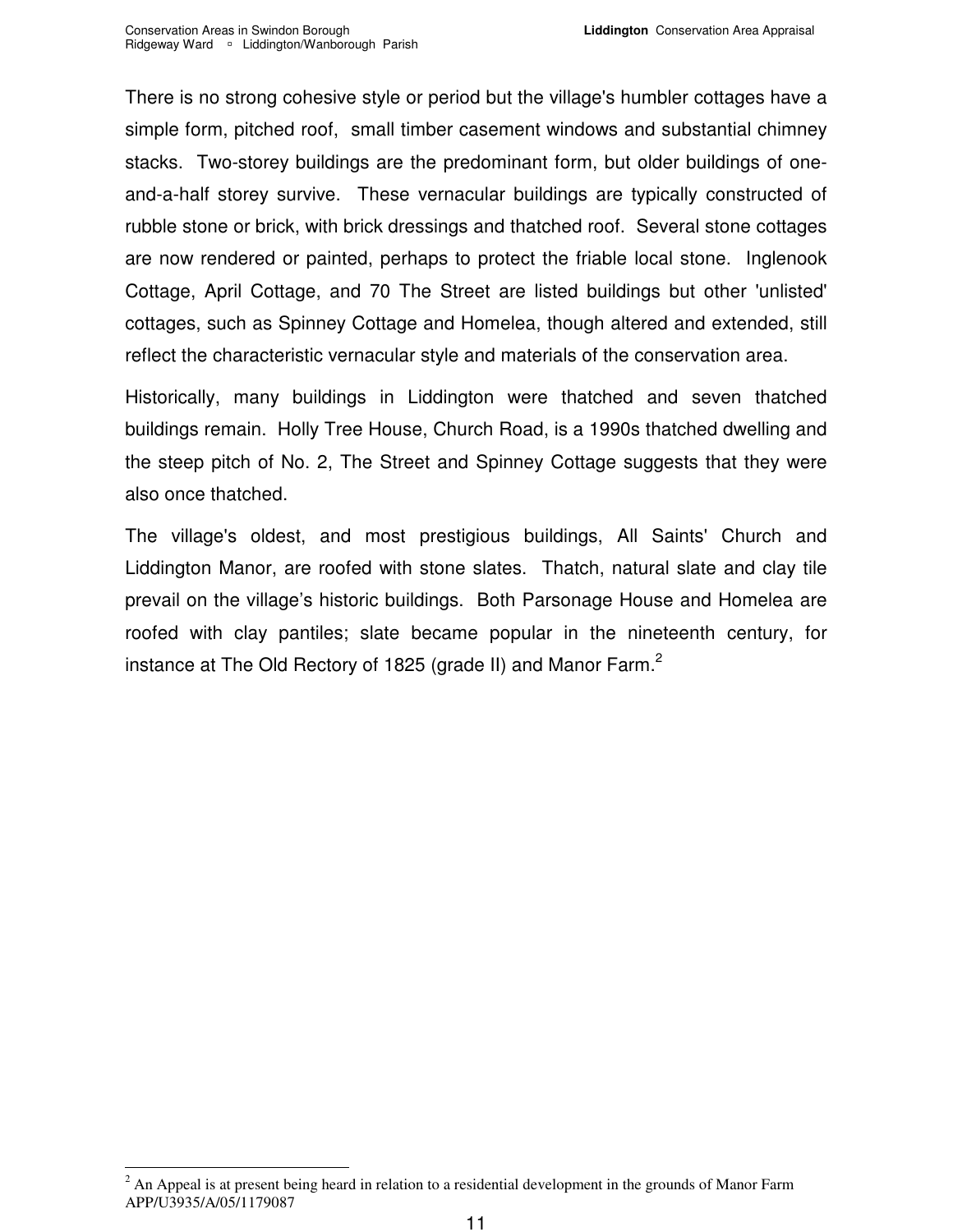### Key buildings of interest<sup>3</sup>.

<span id="page-13-0"></span>English Heritage advice<sup>4</sup> is that, "most of the buildings in a conservation area will help to shape its character in one way or another" and in addition to the area's listed buildings, there are a number of other buildings which make a strong contribution to the architectural and historic interest of the area.

 Numbers 11, 13 & 15 The Street (Bell Cottages) date from around the mid 19th century. The 'Village Pub' occupies the northern part of this row and this, fronted by Byways, forms the stop to the view from the western end of The Street. This row of little brick cottages with a rubble-stone back-wall has significant local value and interest and serves as a reminder of the development of the settlement.

 Myrtle House at the top of Bell Lane is a good example, relatively unaltered, of a modest Victorian villa. Though these villas are common elsewhere, for example in the Edwardian expansion of Swindon's Old Town, this is a pleasant curiosity in this rural conservation area. Similarly, Lydden Coombe is a building typical of its period - a 1930s style of architecture derived loosely from the Arts and Crafts Movement. It is highly visible from Bell Lane.

 At The Street's western end, Street House Farm holds a key position with gable end to the road but prominent in the approach from Purley Road. It is a tall building with a steeply pitched roof and windows with thick timber mullions and leaded lights - possibly 17th century in origin but altered and extended. At the other (eastern) end of The Street, Manor Farm is a characteristic Victorian farmhouse, rendered and lined to imitate stonework with ground floor bay windows, a symmetrical facade, Welsh slate roof and tall brick chimneys.

These, and other key buildings, are identified on the attached map.

#### **Archaeological interest**

 An open area immediately to the east of the village contains traces of probable Saxon settlement remains and, on the sides of a steep sided valley, or coombe, a system of ancient strip lynchets.

j

 3 See Swindon Borough Local Plan Supplementary Planning Guidance: 'Buildings, Structures and Facades of Local Importance'.

 4 Conservation Area Appraisals, English Heritage, March 1997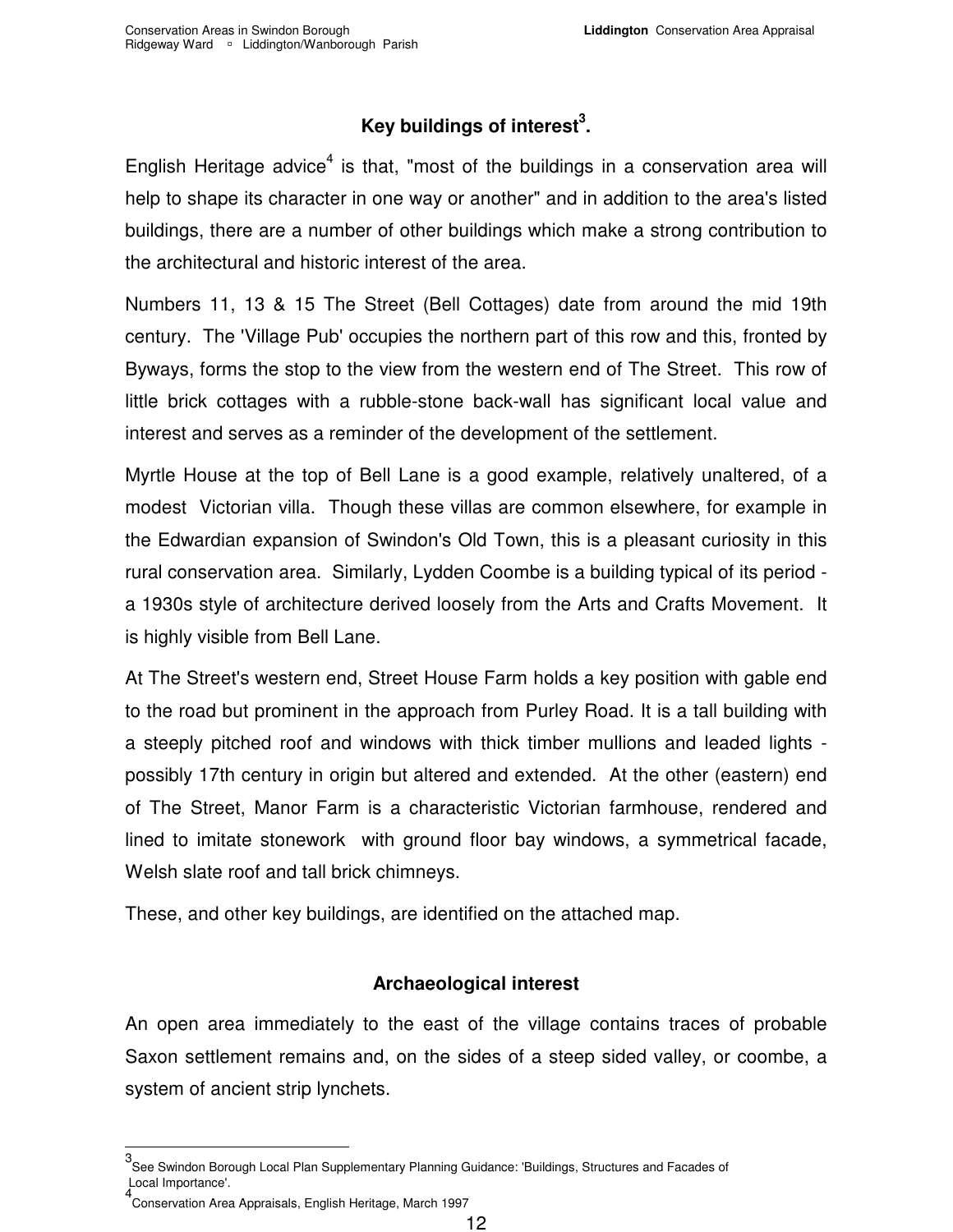<span id="page-14-0"></span> In view of its archaeological interest, its special historical interest as part of the early development of Liddington and its proximity to the present day village, the field containing the settlement remains was added to the conservation area in 1995.

 The well preserved strip lynchets lie in open countryside just beyond the conservation area boundary. They have considerable local importance and are protected by their inclusion in the County Sites and Monuments Record.

#### **Negative factors**

 To a limited extent, the character of the village has been adversely affected by new housing, somewhat out of character with its surroundings. But the old road and street patterns are still clearly evident and the village retains a historic character, whose essential nature can be preserved by ensuring that any new development is not out of scale or character with its surroundings.

 Where new development has occurred, the accompanying wide vehicular accesses, specified to meet highway safety guidelines, have been to the detriment of the rural character of the lane - an unfortunate example is the entrance to 66 The Street. Trees and other vegetation have been lost and with them, the characteristic sense of enclosure. Additional accesses would further erode the area's character.

 Late twentieth century development in Liddington is unremarkable. Brick has been commonly used but has not always been carefully chosen to harmonise with the colour and texture of the local red brick. Use of artificial stone, for example in the extension to the Village Inn and Cardigan House in Liddenbrook, is out of harmony with the colour and texture of the area's characteristic natural stone.

#### **Scope for improvement**

 There are a number of signs in the area around the church (No Parking, No Access to Playing Fields, No Dogs etc) which would benefit from an integrated approach to size, colours and location.

Long term tree management and planting need careful consideration.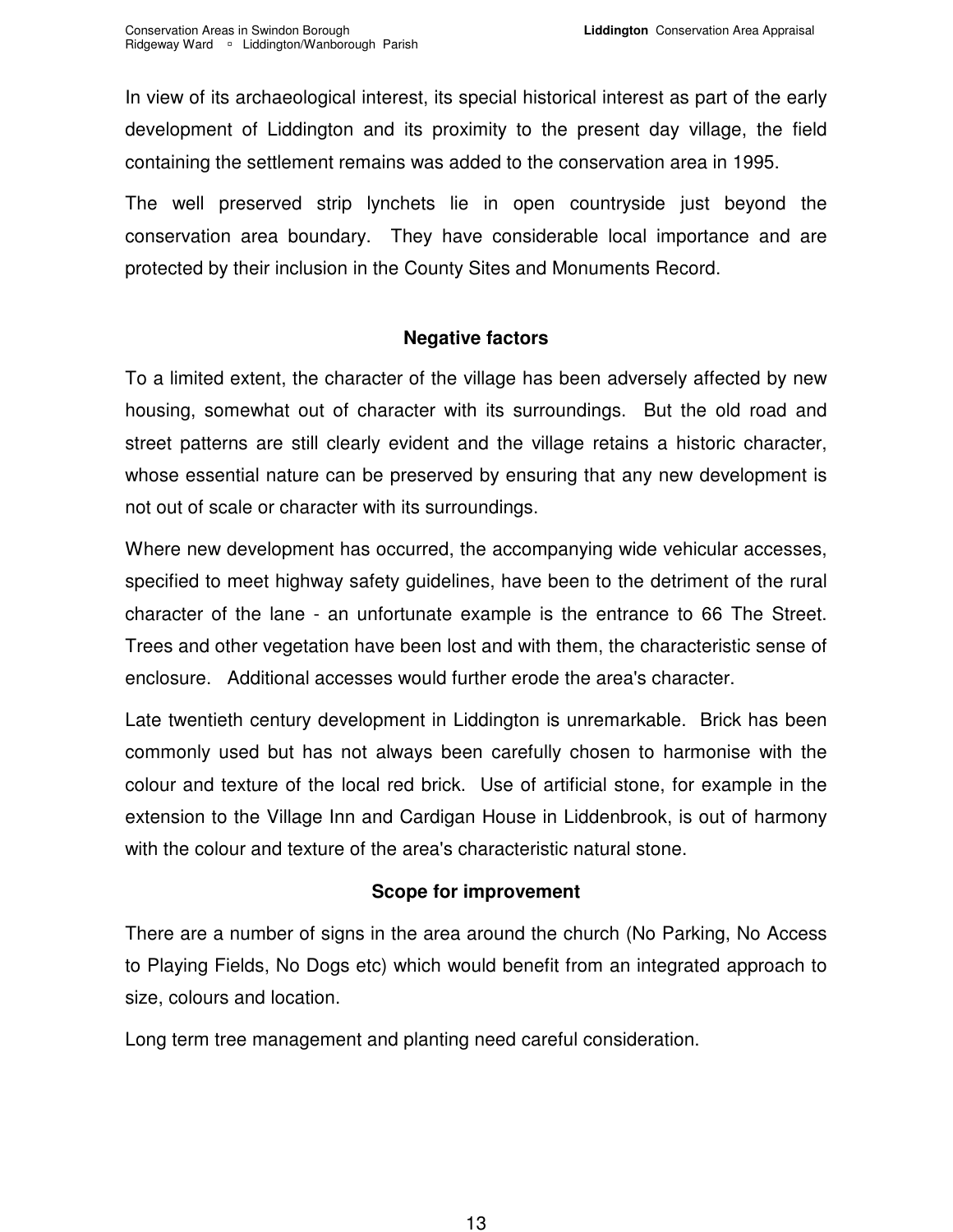#### <span id="page-15-0"></span>**Useful publications**

#### **Victoria County History of Wiltshire**

 **Planning (Listed Buildings and Conservation Areas) Act 1990.** 

 **Swindon Borough Local Plan** (1999).

 **Supplementary Planning Guidance: 'Good Design: House Extensions'** (Thamesdown Borough 1990).

 **Supplementary Planning Guidance: 'Buildings, Structures and Facades of Local Importance'.** (Swindon Borough 1999).

**Conservation Areas** (Swindon Borough Council 1997).

 **Planning Policy Guidance 15 - Planning and the Historic Environment.** 

 **Conservation Area Appraisals**, English Heritage, June 1997.

 **Conservation Area Practice,** English Heritage, October 1995.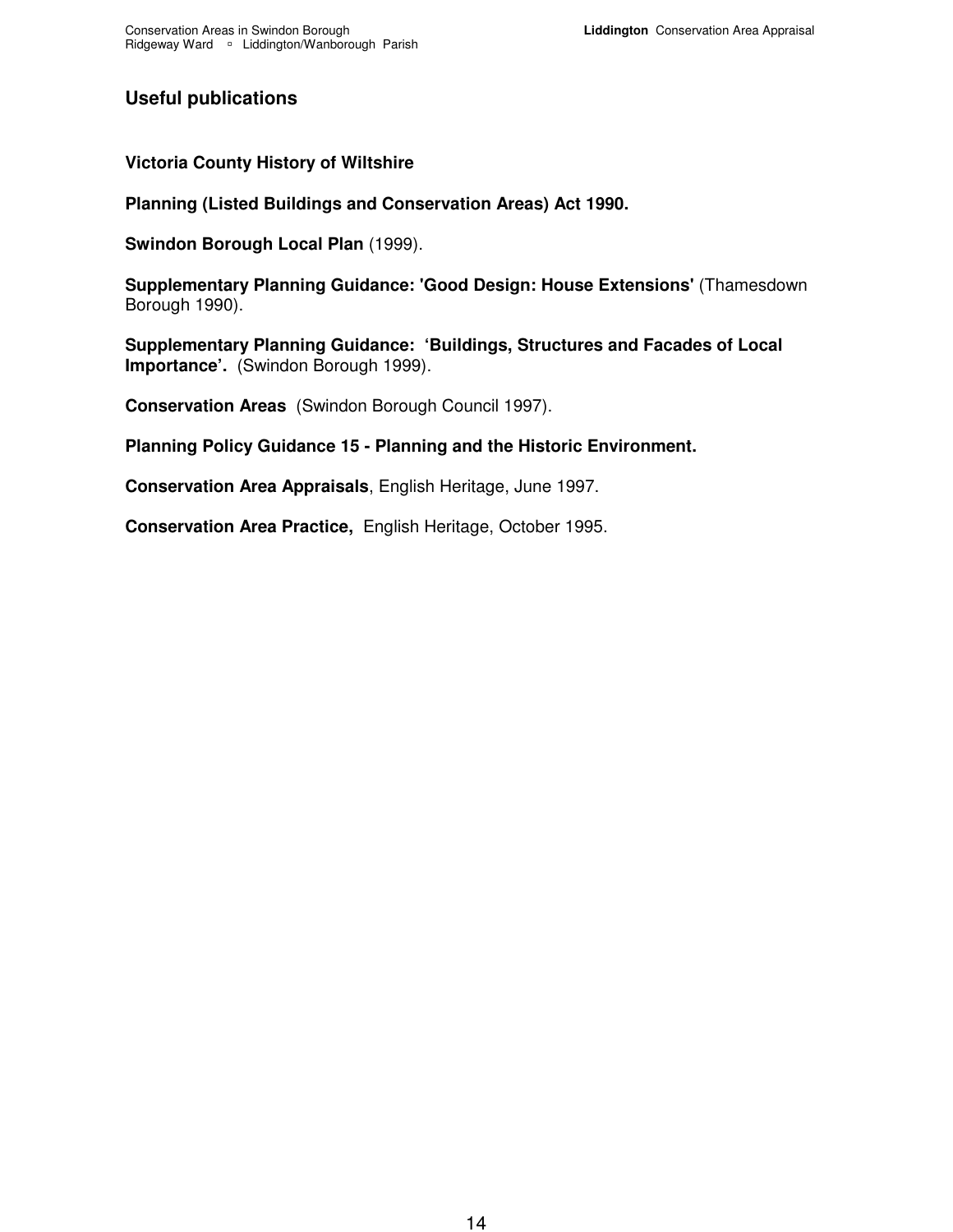## <span id="page-16-0"></span>LIDDINGTON VILLAGE MANAGEMENT PLAN

| <b>MANAGEMENT ISSUES</b>                                                                                                                                                                                                                                                 | <b>POSSIBLE</b><br><b>SOLUTIONS</b>                                                                                                                                                                                                                                                                                                     | <b>ACTIONS</b><br><b>REQUIRED</b>                                                                                                                                                                                     |
|--------------------------------------------------------------------------------------------------------------------------------------------------------------------------------------------------------------------------------------------------------------------------|-----------------------------------------------------------------------------------------------------------------------------------------------------------------------------------------------------------------------------------------------------------------------------------------------------------------------------------------|-----------------------------------------------------------------------------------------------------------------------------------------------------------------------------------------------------------------------|
| <b>Planning &amp; Design</b><br><b>Existing Modern</b><br><b>Development</b><br><b>Limited modern</b><br>development within<br>conservation area.<br><b>Some modern dwellings</b><br>impact on the<br>conservation area when<br>viewed from the road.<br>Eg Lindenbrook. | <b>Ensure future</b><br>development<br>proposals are strictly<br>controlled in terms of<br>design and materials                                                                                                                                                                                                                         | Consultation with:-<br>Planning<br>&<br>conservation<br>department                                                                                                                                                    |
| <b>Future Development</b><br><b>Ad-hoc planning</b><br>$\bullet$<br>applications, for<br>alterations, conversions<br>and refurbishment of<br>properties.<br><b>Potential reuse and</b><br>conversion of<br>underused land and<br>redundant farm<br>buildings.            | <b>Ensure future</b><br>development<br>proposals are strictly<br>controlled in terms of<br>design and materials.<br><b>Conversion of</b><br>$\bullet$<br>redundant buildings<br>needs to be carefully<br>considered in the light<br>of the existing<br>conservation area and<br>how new uses may<br>impact on the local<br>environment. | Consultation with:-<br>Planning<br>&<br>conservation<br>department                                                                                                                                                    |
| <b>Public Realm &amp; Amenity</b><br><b>Signage &amp; street furniture</b><br><b>Street signage</b><br>limited to mandatory<br>speed signs.<br><b>Public footpath runs</b><br>alongside river/spring<br>line to village.<br><b>Public Realm &amp; Amenity</b>            | <b>Ensure that all</b><br>existing signage is<br>maintained in good<br>order.<br>Periodic<br>maintenance to<br>footpath area will help<br>to ensure longterm<br>continued use of this<br>asset.                                                                                                                                         | Consultation with:-<br><b>Planning &amp;</b><br>conservation<br>department<br>&<br>Liaison and co-<br>$\bullet$<br>operation with<br><b>SBC</b> traffic<br>management &<br>highways &<br><b>Utility</b><br>companies. |